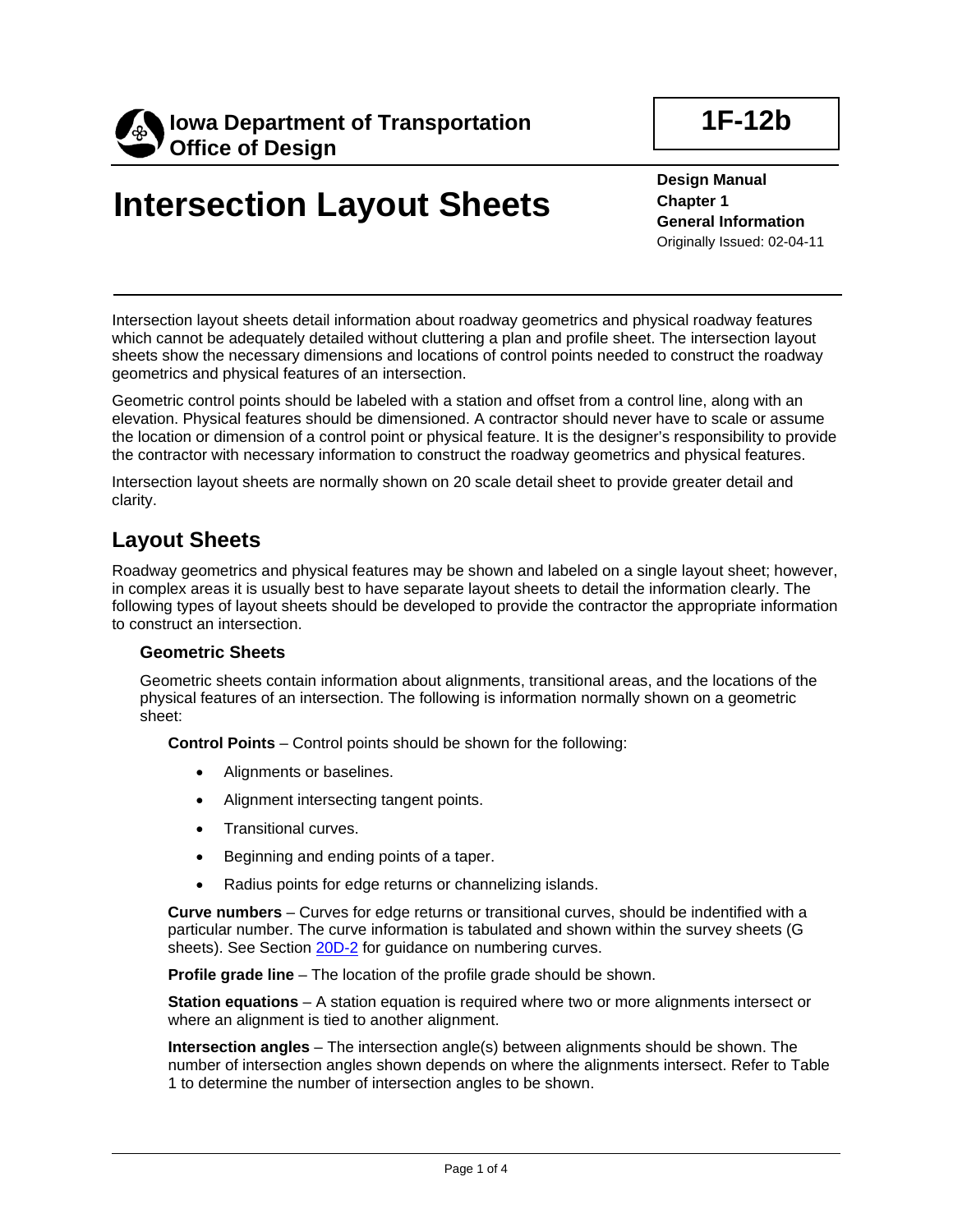



**Figure 3:** Equation Station for PI = PI.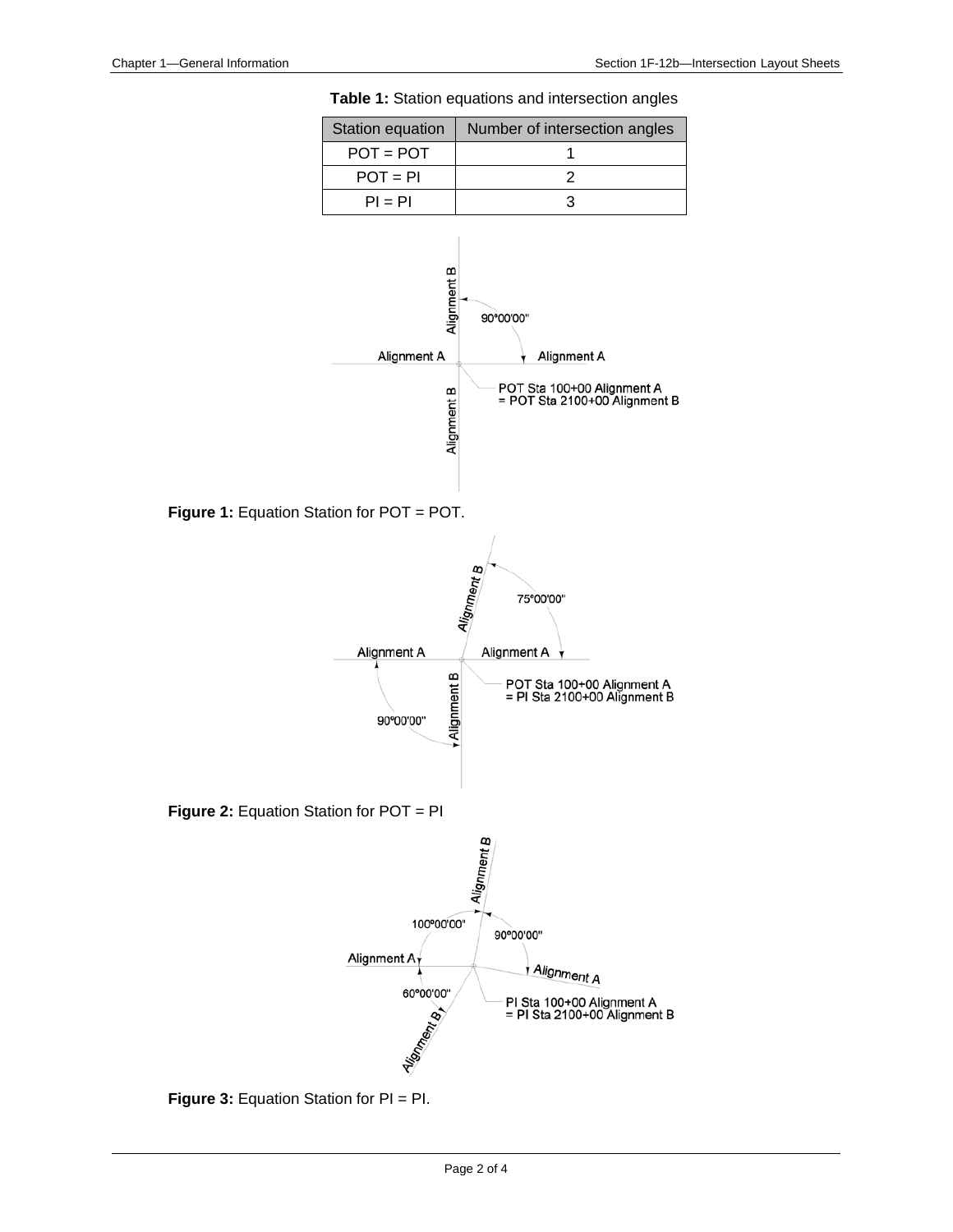

**Figure 4:** Equation Station for POC = POT.

**Roadway dimensions** – The width of the roadway or auxiliary lanes.

**Tapers** – The taper rate and length of the taper along the alignment.

**Curb transitions** – Locations where the curb transitions.

**Shoulders** – Shoulder width and locations where the shoulder transitions from one type to another.

**Channelizing islands** – The width of a channelizing island.

**Pedestrian and bike paths** – The width of a bike path or sidewalk.

**Utilities** – Utilities should be shown on the intersection sheets and identified on the legend sheet.

**Barriers** – Locations of the barrier and locations where the barrier transitions.

#### **Staking Sheets**

Staking sheets contain information about the pavement cross slope and cross slope transitional areas. The pavement cross slope is then used to establish the elevations of the control points. Staking and geometric information is normally shown on a single sheet, but can be shown on individual sheets if the sheets get cluttered. The following is information normally shown on a staking sheet:

**Control points** – Station and offsets to control points.

**Elevation of the control points** – Elevations of the control points shown on the geometric sheet.

**Control points** – Additional control points not shown on the geometric sheet.

**Cross slopes** – Pavement cross slope. The direction of cross slope is defined with an arrow.

**Roadway dimensions** – Perpendicular dimension between longitudinal joint lines.

**Transition areas** – Transition areas between a change in the pavement cross slope. This is usually shown as a uniform transition.

**Special shaping** – Areas that require special shaping and which cannot be defined with cross slopes and dimensions.

#### **Edge Profile Sheets**

Edge profile sheets contain information about an edge return profile. The edge profile is established from the roadway staking details. The following is information normally shown on an edge profile sheet is:

**Elevations** – Elevations of the control points of an edge return.

**Grades** – Vertical grades between the vertical points of intersection on the edge profile.

See Section 6A-9 for guidance on developing an edge profile.